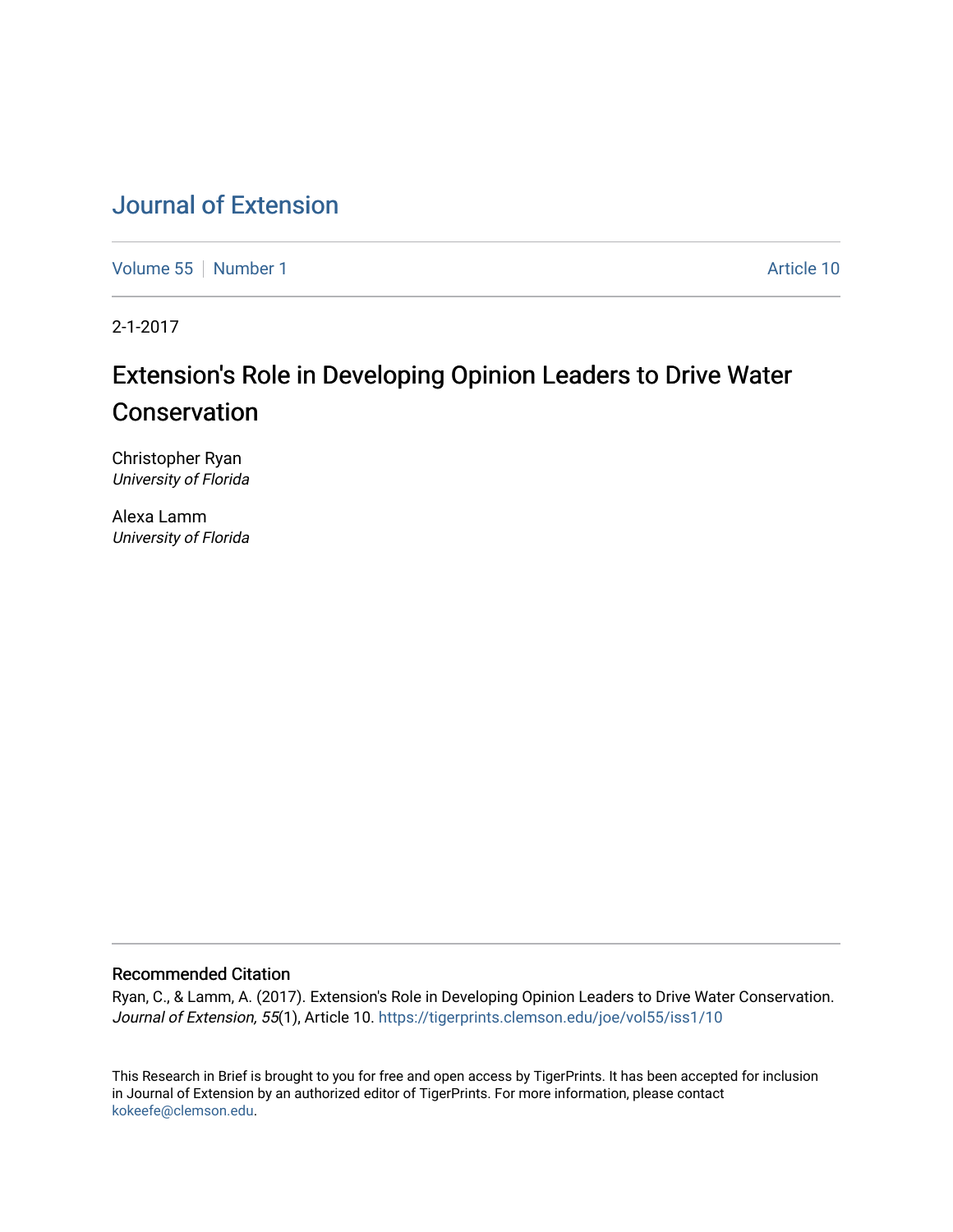

**February 2017 Volume 55 Number 1 Article # 1RIB4 Research In Brief**

# **Extension's Role in Developing Opinion Leaders to Drive Water Conservation**

#### **Abstract**

With concern over the future of water availability in Florida increasing, Extension professionals targeting water conservation behaviors must use the most effective approaches possible. Florida population survey data obtained by the Center for Public Issues Education at the University of Florida's Institute of Food and Agricultural Sciences demonstrated that both willingness to engage in water conservation behaviors and voting behavior serve as predictors of opinion leadership. Extension professionals may be able to maximize the impact of water conservation initiatives by focusing on these indirect variables in developing relevant opinion leaders.

**Christopher Ryan** Graduate Student [cryan@ufl.edu](mailto:cryan@ufl.edu)

**Alexa Lamm** Assistant Professor Associate Director, Center for Public Issues Education [alamm@ufl.edu](mailto:alamm@ufl.edu)

University of Florida Gainesville, Florida

## **Introduction**

Although agricultural usage of water is on the decline from historic highs, public water usage continues to increase (Florida Department of Environmental Protection, 2010). Research conducted in the southern United States has demonstrated that among southerners, Floridians have particular concern about the future of water availability in their state. They are among the most likely to think that water resources will not meet the population needs 10 years from now and to perceive that a prolonged drought will occur (Borisova et al., 2013). Urban development and population growth in Florida are linked with increased water usage. It has been predicted that by 2025 water usage will have increased by 2 billion gal from 2005 usage (Florida Department of Environmental Protection, 2007). Excessive water use not only depletes natural freshwater reserves but also increases the risks of saltwater intrusion into potable water sources and sinkhole formation across the state (Odera, Lamm, Dukes, Irani, & Carter, 2013).

With public water consumption ranking highest among sectors of water usage in Florida, Extension professionals can have the greatest impact on water conservation by targeting the everyday behaviors of state residents. Unlike agricultural water usage, an area for which Extension professionals can target a few key individuals in large operations to achieve substantial effects, public water consumption involves a larger number of individuals. Consequently, there is great benefit in Extension professionals' developing constituents within social systems who will have influence over other members of those systems (Rogers, 2003). Extension can then involve these opinion leaders in encouraging the spread of particular water conservation behaviors.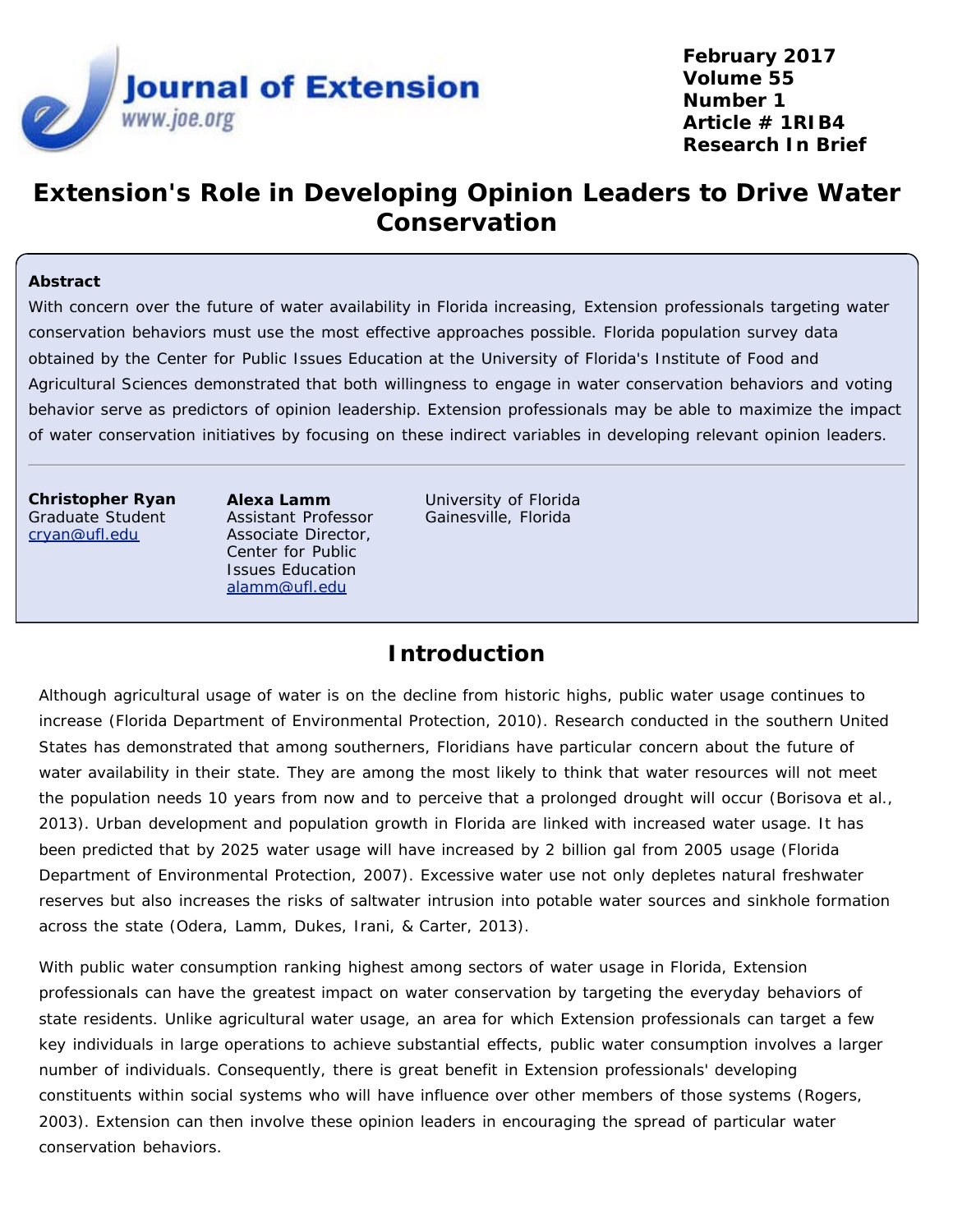#### Research In Brief **Extension's Role in Developing Opinion Leaders to Drive Water Conservation** JOE 55(1) JOE 55(1)

Since the 1940s, the idea of diffusion of innovations has served as a model for Extension professionals for conceptualizing the way in which novel technologies or behaviors spread through populations (Stephenson, 2003). When looking at how novel behaviors spread through populations, members can be described as falling into five categories that exhibit a normal distribution. The innovators are rapid to adopt new behaviors and have the highest level of contact with scientific information sources. The early adopters take on new behaviors next and represent the highest level of contact with local change agents, including Extension professionals. The early majority follows, embracing new ideas only after some of their peers have done so. The late majority requires overwhelming pressure from their peers to adopt new ideas. Finally, the laggards, with their focus on tradition and the past, are the last to adopt new ideas. As willingness to adopt changes decreases across these categories, socioeconomic status decreases as well (Rogers, 1963).

Levels of opinion leadership vary across these groups, with the early adopters having the largest number of opinion leaders and the innovators and early majority including some opinion leaders (Rogers, 1963). Opinion leadership has been linked with level of cooperation with Extension professionals (Schock & Matthews, 1974). As a result, Extension professionals benefit from applying this model of information diffusion to target subpopulations most likely to spread a desired innovation, thereby maximizing the impact of the targeted behavior change.

Cultivating community engagement—particularly among the younger generation—has been identified as a key component in developing rural communities (Ricketts & Place, 2009). Understanding the relationship between community engagement and opinion leadership is useful for Extension professionals, not only for developing resource conservation behaviors in an identified community but also for identifying avenues for community leadership development. Similarly, ensuring that individuals are engaged and informed voters through leadership development programming and provision of information about water resource conservation is a role Extension can play. Research has shown that individuals who vote are more likely to respond to prosocial messages, particularly regarding water conservation during a drought (Bolsen, Ferraro, & Miranda, 2014).

Although research has demonstrated connections between opinion leadership and civic engagement (Shah & Scheufele, 2006) and opinion leadership and voting behavior (O'Cass & Pecotich, 2005), such connections in relation to water conservation behavior have not been explored. These relationships may prove useful for promoting desired water conservation behaviors in a manner that is efficient and cost effective for Extension professionals and simultaneously maximizes impact.

## **Purpose and Objectives**

The purpose of the study reported here was to understand how an individual's community engagement and voting behavior relate to his or her level of opinion leadership in relation to water conservation behaviors. To investigate this relationship, we identified the following two key objectives:

- 1. Describe respondents' current levels of opinion leadership, community engagement, and voting behavior in relation to water conservation.
- 2. Determine the levels at which community engagement and voting behavior predict opinion leadership on water issues.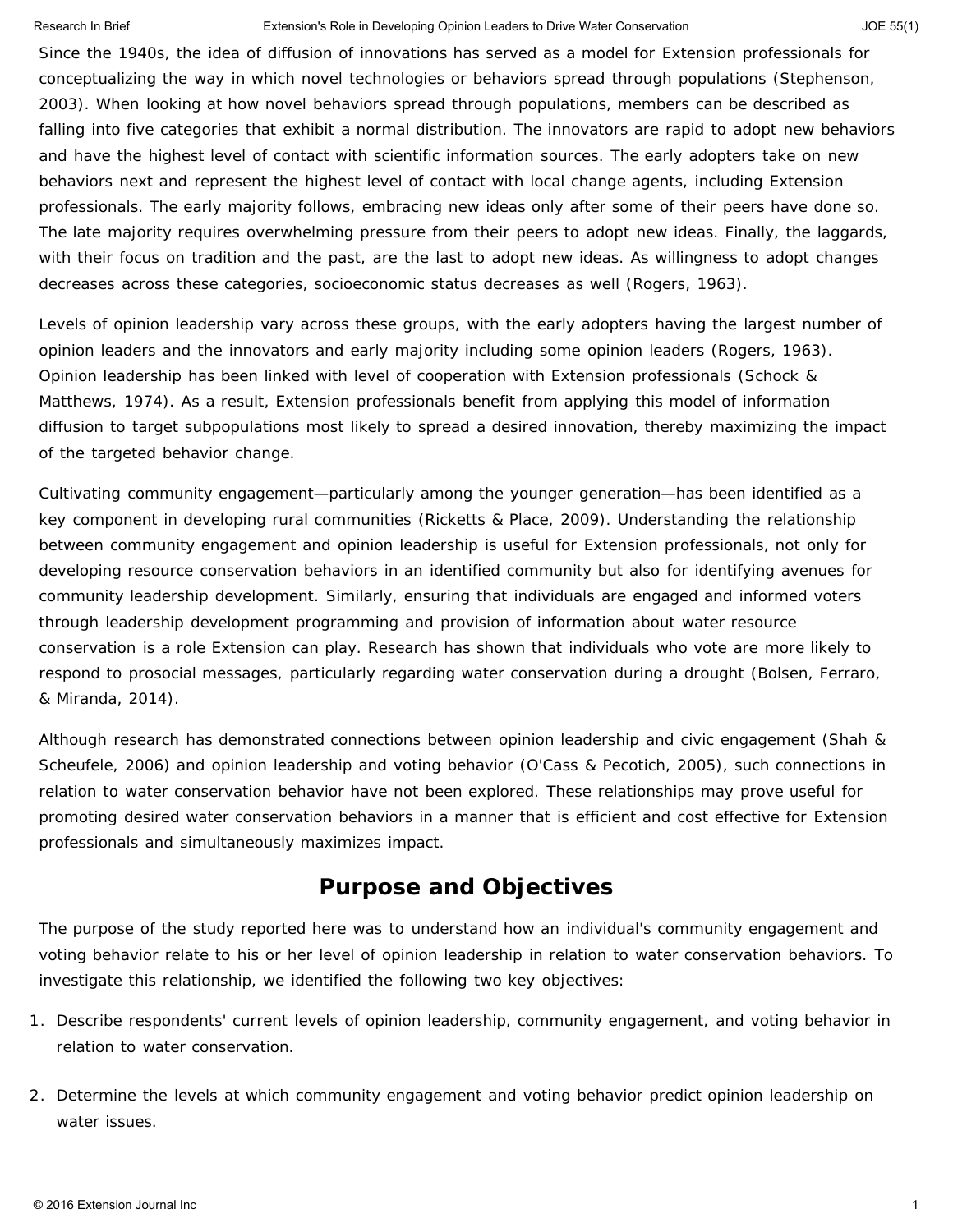## **Methods**

In December 2014, we conducted a web-based water perception survey to achieve our objectives. The adapted survey instrument was reviewed and verified for validity by a panel of experts, including the director of the University of Florida (UF)/Institute of Food and Agricultural Sciences (IFAS) Center for Public Issues Education for Agriculture and Natural Resources, the director of the UF Water Institute, the director of the UF/IFAS Center for Landscape Conservation and Ecology, and an Extension evaluation specialist specializing in survey design. Institutional review board approval was then obtained from the University of Florida.

We received 749 responses from the 1,192 surveys we distributed, for a response rate of 63%. The target audience comprised Florida residents who were over the age of 18 and representative of the population of the state. To ensure that the results were representative of Florida residents, we subsequently weighted the results according to 2010 U.S. Census data (Baker et al., 2013), using post stratification methods (Kalton & Flores-Cervantes, 2003).

The variables of interest for the study included opinion leadership on water issues, willingness to engage in community behaviors associated with water conservation, and reported voting behavior. We collected data relating to opinion leadership on water issues by using a 5-point semantic differential scale based on Childers' (1986) Opinion Leadership instrument. We gathered voting behavior data by using a 5-point Likert scale for identifying level of agreement, and we gathered community engagement data by using a 5-point Likert scale for identifying likelihood of engagement that was based on the 2012 RBC Canadian Water Attitudes Study (Patterson, 2012). Respondents were allowed to indicate "not applicable" where appropriate. We used imputation for missing data and calculated indexes for the variables of interest by averaging the items within the construct of interest. We calculated Cronbach's alpha ex post facto to ensure reliability, and the indexes were found to be reliable. Finally, we conducted regression analysis to determine the extent to which community engagement and voting behavior predicted opinion leadership. Rotation of the index variables was used for ensuring normality of the distributions prior to analysis. Data were processed through use of both the R programming language in R Studio (version 0.98.1091) and SPSS statistical software.

## **Results**

The mean age of respondents was 49, with respondents ranging in age from 18 to 91 years old. The majority of respondents, 63.8%, were female. Regarding the racial/ethnic makeup of the sample, 89.6% of respondents identified themselves as White, 8.5% as Hispanic, 7.9% as Black, 1.2% as Native American, and 2.7% as multiracial.

The majority of responses indicated low to neutral levels of opinion leadership on water conservation issues (Table 1).

#### **Table 1.**

Opinion Leadership on Water Issues (*N* = 749)

|                                                                  |   |   | $1^d$ 2 3 4            |   | $5^a$ |
|------------------------------------------------------------------|---|---|------------------------|---|-------|
| I tem                                                            | ℅ | % | ℅                      | ℅ | ℅     |
| During the past six months, how many people have you told about  |   |   | 59.0 18.2 11.1 6.4 5.3 |   |       |
| water issues affecting Florida agriculture and natural resources |   |   |                        |   |       |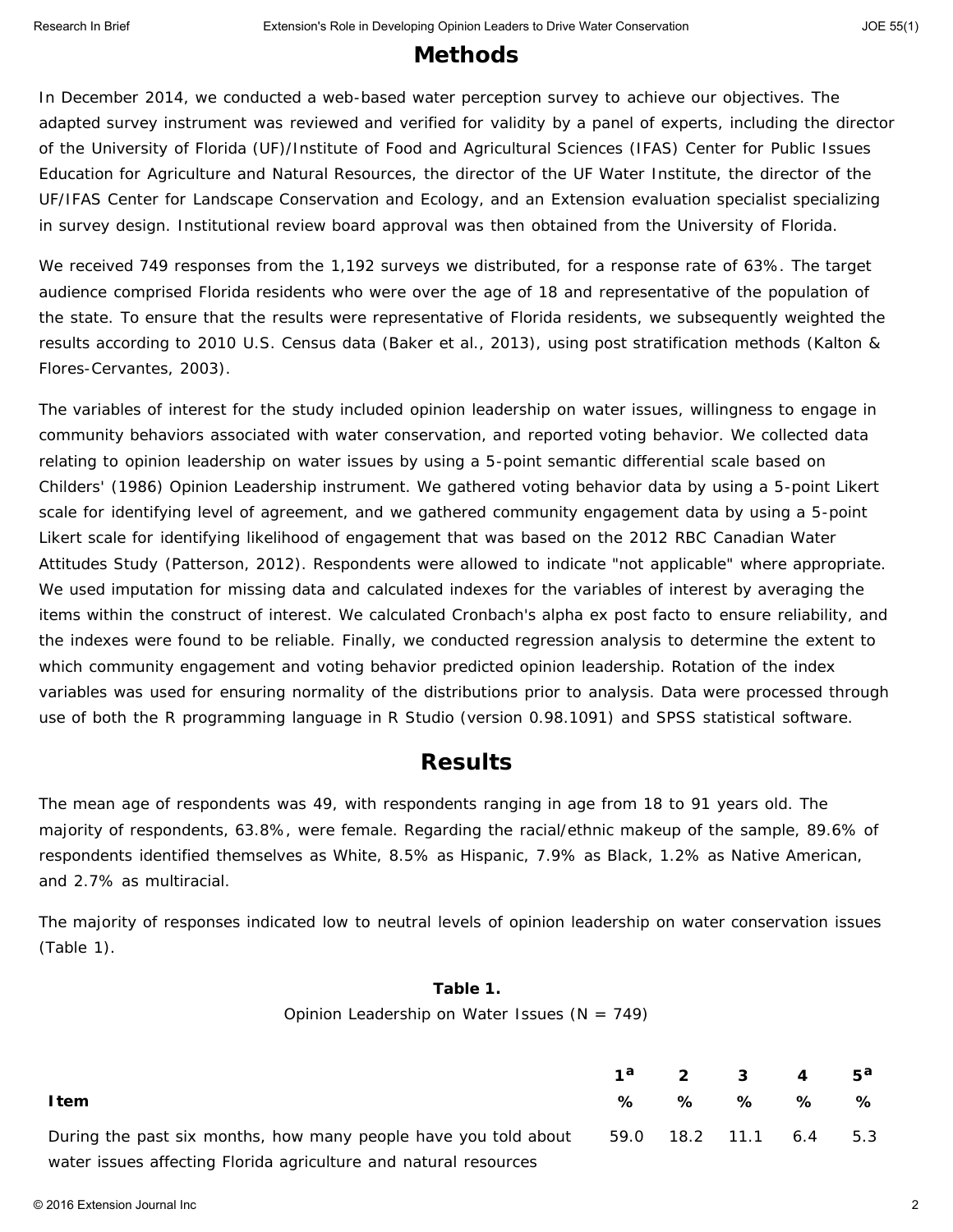| Research In Brief                          | Extension's Role in Developing Opinion Leaders to Drive Water Conservation                                                                                                                             |      |      |      |      | JOE 55(1) |
|--------------------------------------------|--------------------------------------------------------------------------------------------------------------------------------------------------------------------------------------------------------|------|------|------|------|-----------|
|                                            | sectors? 1 - Told no one to 5 - Told a number of people                                                                                                                                                |      |      |      |      |           |
| issues 1 - Never to 5 - Very Often         | In general, do you talk to your friends and colleagues about water                                                                                                                                     | 34.7 | 30.8 | 21.5 | 8.7  | 4.3       |
| to be asked to 5 - Very likely to be asked | Compared with your circle of friends, how likely are you to be asked<br>about new information relating to water issues? 1 - Not at all likely                                                          | 32.2 | 19.0 | 30.0 | 12.6 | 6.3       |
| to 5 - Often used as a source of advice    | Overall, in all your discussions with friends and colleagues regarding<br>issues surrounding water, are you 1 - Not used as a source of advice                                                         | 29.0 | 15.9 | 34.2 | 14.4 | 6.5       |
| information                                | When you talk to your friends and colleagues about water issues, do<br>you 1 - Give very little information to 5 - Give a great deal of                                                                | 22.0 | 15.5 | 38.5 | 17.6 | 6.4       |
| new developments                           | In a discussion about water issues, which of the following happens<br>most? 1 - Your friends tell you about issues, including new<br>developments to 5 - You tell your friends about issues, including | 15.4 | 12.3 | 52.1 | 13.1 | 7.2       |

aA bipolar semantic differential scale was used; each question had a different prompt, but for each question, 1 was a negative response and 5 was a positive response.

The greatest amount of variability in participants' responses related to water conservation community engagement variables (Table 2). Activities that were more passive, including supporting an organization or voting, ranked among the most popular, whereas activities involving physical presence (e.g., visiting natural water bodies, volunteering, joining organizations) and, in particular, monetary expense were the least popular.

### **Table 2.**

Community Engagement Associated with Water Issues (*N* = 749)

|                         |      |      |                    | <b>VCIY</b> |
|-------------------------|------|------|--------------------|-------------|
| <b>Very</b><br>unlikely |      |      | Likely             | likely      |
| ℅                       | %    | %    | %                  | ℅           |
| 2.9                     | 3.2  | 18.8 | 31.8               | 42.3        |
| 2.1                     | 1.9  | 16.4 | 37.7               | 39.1        |
| 2.5                     | 1.6  | 24.8 | 35.6               | 32.3        |
| 7.6                     | 14.2 | 27.5 | 27.6               | 21.5        |
| 16.6                    | 20.8 | 30.6 | 18.7               | 10.5        |
|                         |      |      | Unlikely Undecided |             |

**Very**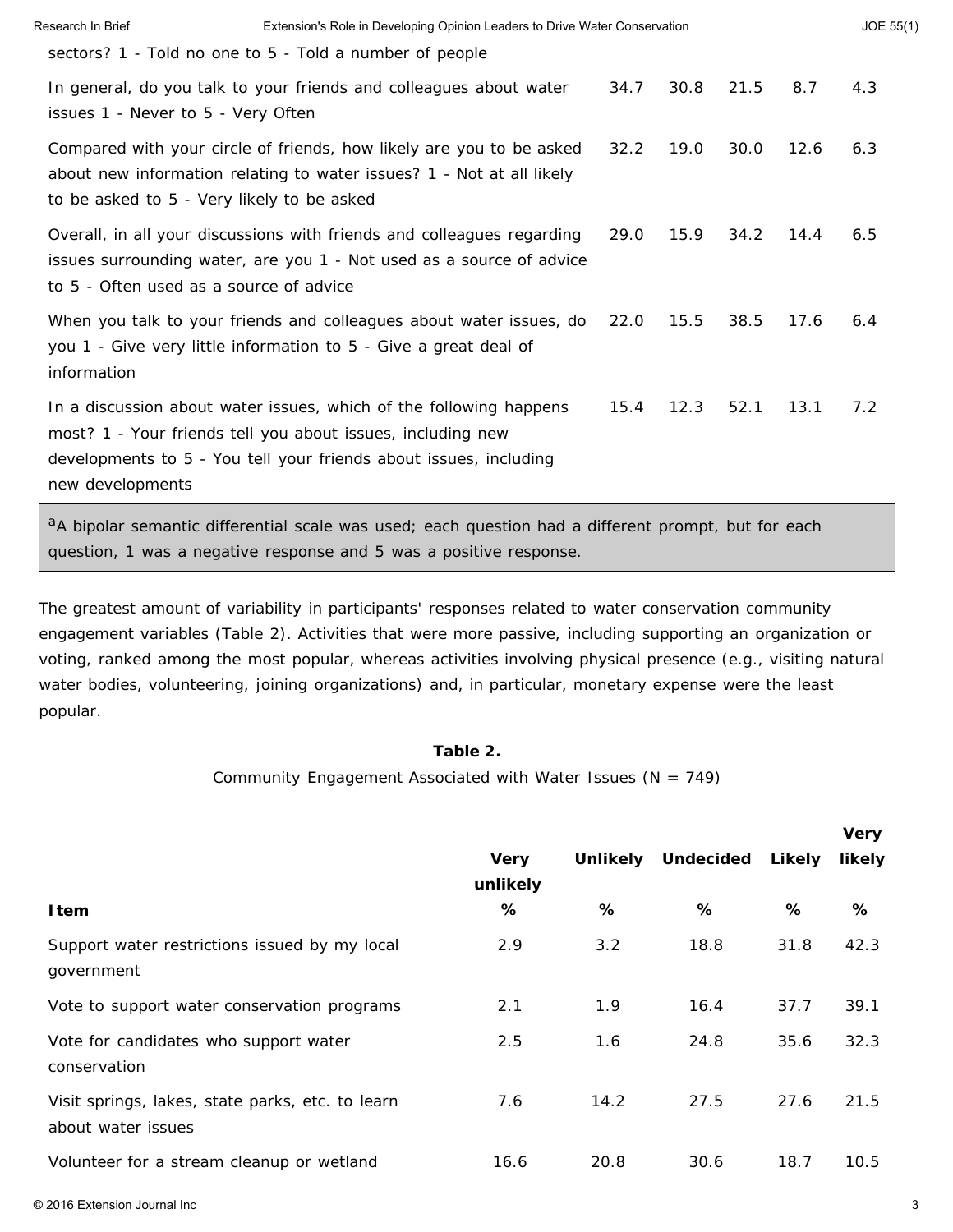| Research In Brief                      | Extension's Role in Developing Opinion Leaders to Drive Water Conservation                                 |      |      |      |      | JOE 55(1) |  |
|----------------------------------------|------------------------------------------------------------------------------------------------------------|------|------|------|------|-----------|--|
| restoration event                      |                                                                                                            |      |      |      |      |           |  |
|                                        | Donate to an organization that protects water                                                              | 13.6 | 14.3 | 35.6 | 24.3 | 8.8       |  |
| Join a water conservation organization |                                                                                                            | 15.6 | 24.8 | 33.8 | 17.1 | 6.4       |  |
| protection efforts                     | Buy a specialty license plate that supports water                                                          | 24.8 | 27.4 | 20.6 | 17.8 | 6.0       |  |
|                                        | Note. Row totals yield less than 100% because of some participants' selecting a "not applicable" response. |      |      |      |      |           |  |

Reported voting behavior elicited an almost consistent response pattern, with each prompt yielding high levels of agreement (Table 3). Prompts with the lowest rates of agreement related to discussing voting opinions with other people, though a large majority of respondents did rate those prompts highly.

### **Table 3.**

Voting Behavior Associated with Agriculture and Natural Resources (ANR) Issues (*N* = 749)

|                                                                                   |                 |                 | <b>Neither</b> |       |                 |
|-----------------------------------------------------------------------------------|-----------------|-----------------|----------------|-------|-----------------|
|                                                                                   | <b>Strongly</b> | <b>Disagree</b> | agree nor      | Agree | <b>Strongly</b> |
|                                                                                   | disagree        |                 | disagree       |       | agree           |
| <b>Item</b>                                                                       | %               | %               | ℅              | %     | %               |
| When preparing to vote on ANR issues                                              |                 |                 |                |       |                 |
| I would consider both the positive and<br>negative implications that could result | 0.1             | 0.9             | 6.0            | 58.9  | 34.0            |
| I would seek to fully understand the<br>policy                                    | 0.1             | 0.7             | 8.5            | 57.4  | 33.1            |
| I would seek factual information from<br>multiple sources                         | 0.3             | 0.7             | 11.9           | 57.5  | 29.6            |
| I would ask others what their opinions<br>are                                     | 1.3             | 4.3             | 21.6           | 48.5  | 24.3            |
| I would discuss my opinion with others                                            | 0.8             | 4.9             | 23.9           | 47.5  | 22.8            |

Voting behavior exhibited the highest mean, with the lowest standard deviation, followed by willingness to act in community engagement (Table 4). We used Pearson's *r* to examine voting behavior and community engagement for multicollinearity issues. Voting behavior and willingness to act in community engagement were found to have only a low-level correlation (0.35) according to Davis's (1971) convention. Both indexes were found to be significant in relation to explaining the variance within opinion leadership (Table 5), with voting behavior exhibiting the lowest mean but the highest standard deviation (Table 4). We calculated a mean score, and skewness and kurtosis were examined and were found to be within acceptable ranges.

### **Table 4.**

Regression of Community Engagement and Voting Behavior on Opinion Leadership on Water Issues Using a Power Model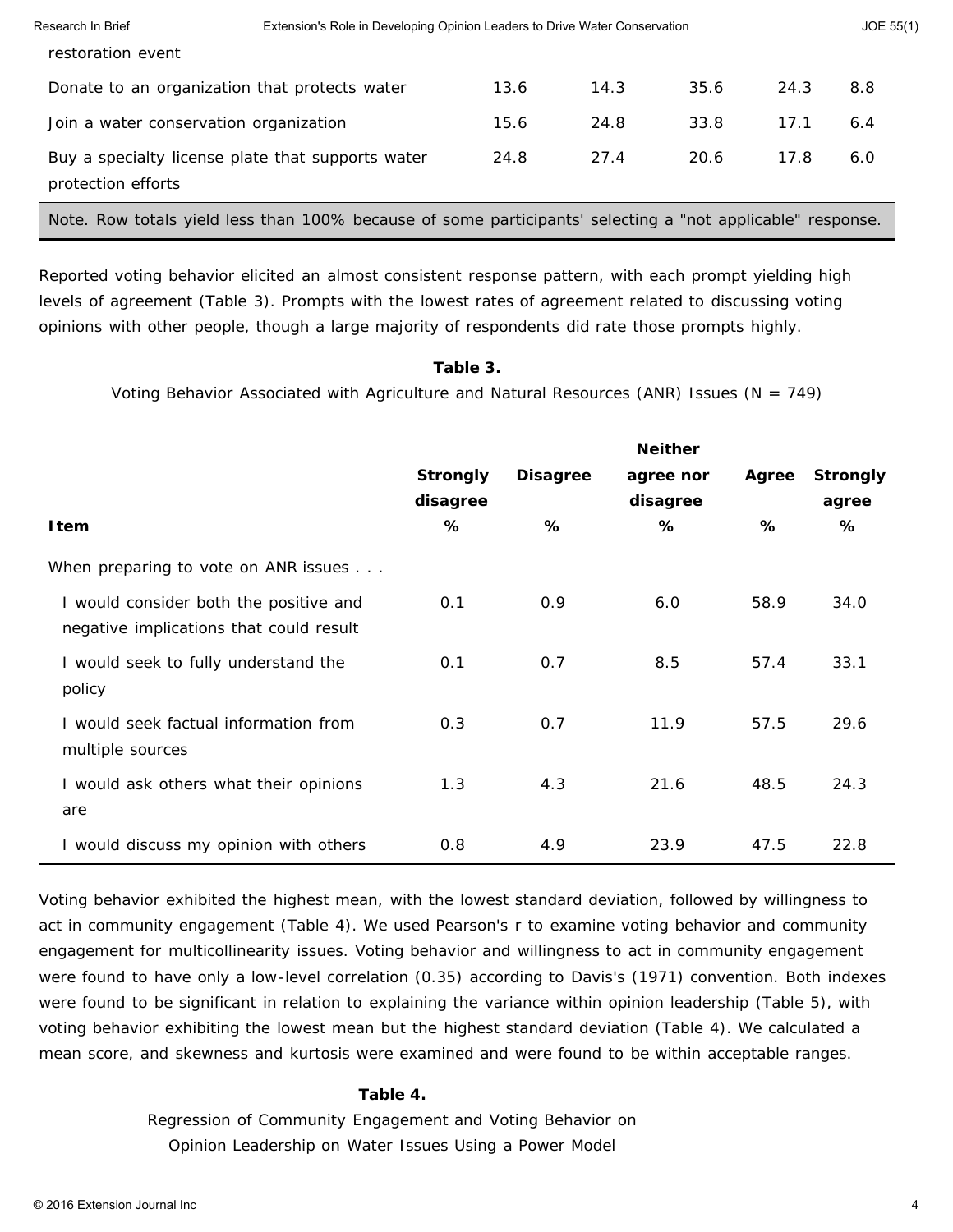| <b>Index</b>                                                       | м              | SD.            | a |
|--------------------------------------------------------------------|----------------|----------------|---|
| Voting behavior                                                    |                | 4.12 0.56 0.86 |   |
| Willingness to act in community engagement <sup>a</sup>            | 3.38 0.76 0.83 |                |   |
| Voting behavior index                                              |                | 2.48 0.96 0.88 |   |
| <sup>a</sup> Imputation based on median was used for missing data. |                |                |   |

## **Table 5.** Regression of Community Engagement and Voting Behavior on Opinion Leadership on Water Issues Using a Power Model Transformation (*N* = 749)

| <b>Index</b>                                                | b | D            |
|-------------------------------------------------------------|---|--------------|
| Willingness to act in community engagement index 0.53 .00** |   |              |
| Voting behavior index                                       |   | $0.38$ .00** |
| <i>Note.</i> Adjusted $R^2 = 0.31$ . ** $p < .01$           |   |              |

## **Discussion**

Most notably, the results showed that 31% of the variance in an individual's opinion leadership can be predicted through his or her community engagement and voting behavior. This finding suggests that influencing community engagement and voting behavior can have a strong positive effect on developing opinion leadership around an issue. Opinion leaders promote the spread of novel behaviors and technologies through communities (Rogers, 2003). Because of the strong correlation among the characteristics of opinion leadership, willingness to engage in community behaviors associated with water conservation, and voting behavior, Extension professionals should be able to advance water conservation campaigns by identifying and developing community engagement and voting behavior within populations.

Extension professionals may best promote opinion leadership related to water conservation by developing outreach campaigns centered on becoming engaged with community activities, such as by visiting a natural water site or becoming knowledgeable about local water policy. Engagement activities that may require particular emphasis are those that involve donation or physical presence, such as cleaning up a park or joining a water conservation organization. Similarly, Extension professionals should promote informed voting practices. Opinion leadership could therefore be advanced among engaged populations, increasing the success of Extension professionals in increasing water conservation behavior.

Furthermore, Extension professionals can explore existing community engagement and voting behavior within populations to identify individuals who are likely opinion leaders. Individuals who openly display informed community engagement or voting behavior indicators, especially in the least likely areas (physical presence, donation), are key population figures for disseminating desired water conservation recommendations and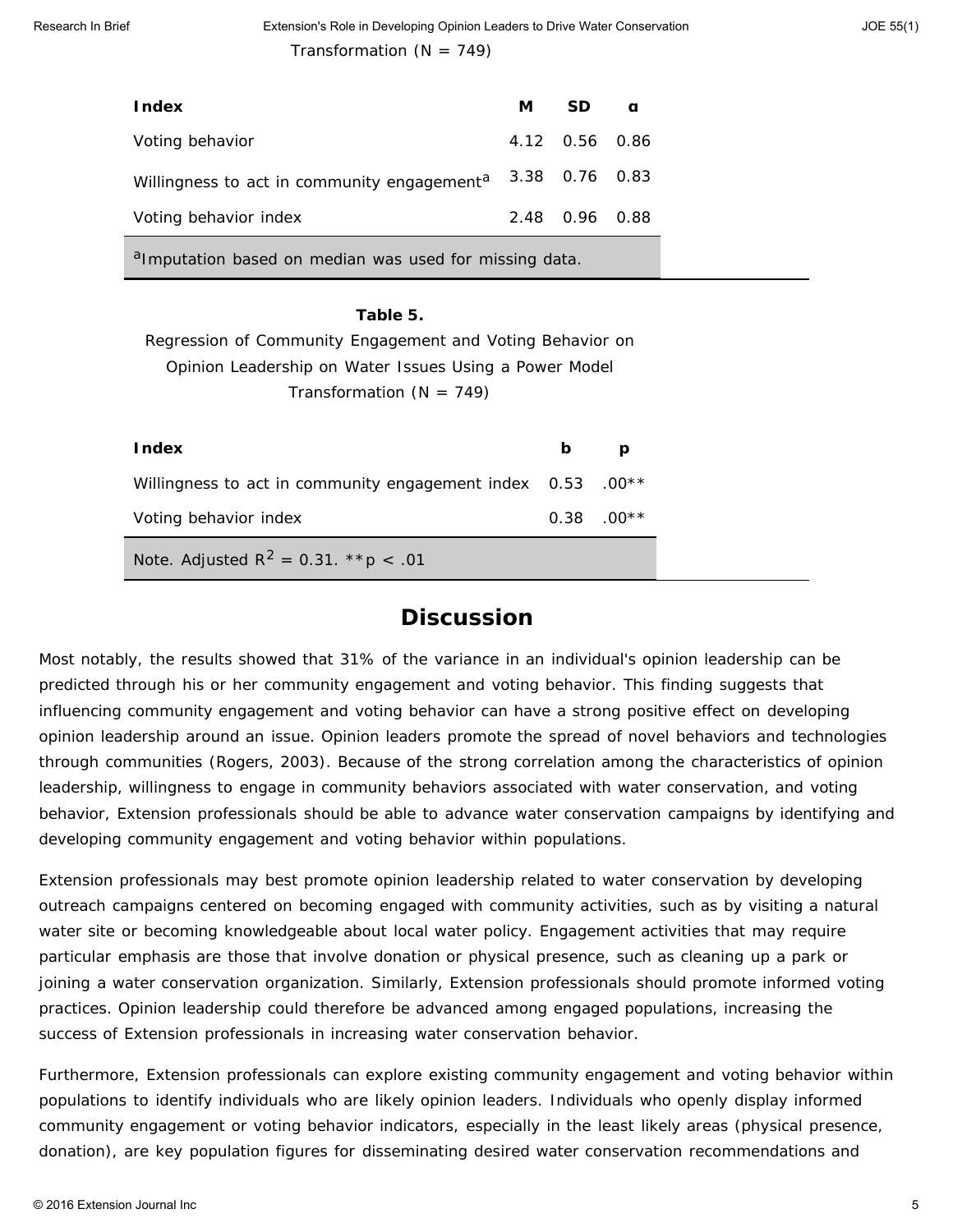knowledge throughout target communities.

Further research is necessary for establishing methods Extension professionals can use to accurately identify those who are engaged in communities and exhibit informed voting behavior so that such individuals can be deployed as opinion leaders. Additionally, future research may focus on methods for encouraging positive community engagement and voting behavior in order to better develop opinion leadership within local communities. Demographic patterns around these traits may be investigated to determine potential populations of interest.

With an understanding of how opinion leadership, willingness to engage in water conservation behaviors, and voting behavior are intrinsically connected, Extension professionals can focus their outreach programs on community engagement and informed voting practices and, in doing so, develop and identify the opinion leaders who will drive water conservation behaviors within the greater population. Considering the prevalence of both time constraints and limited resource availability relative to Extension work, Extension professionals may be able to better serve their communities and preserve limited natural resources by applying the findings reported in this article.

## **References**

Baker, R., Brick, J. M., Bates, N. A., Battaglia, M., Couper, M. P., Dever, J. A., . . . Tourangeau, R. (2013). *Report of the AAPOR task force on non-probability sampling.* Retrieved from [https://www.aapor.org/AAPOR\\_Main/media/MainSiteFiles/NPS\\_TF\\_Report\\_Final\\_7\\_revised\\_FNL\\_6\\_22\\_13.pdf](https://www.aapor.org/AAPOR_Main/media/MainSiteFiles/NPS_TF_Report_Final_7_revised_FNL_6_22_13.pdf)

Bolsen, T., Ferraro, P. J., & Miranda, J. J. (2014). Are voters more likely to contribute to other public goods? Evidence from a large-scale randomized policy experiment: Stability of pro-social preferences across domains. *American Journal of Political Science*, *58*(1), 17–30. Retrieved from <http://doi.org/10.1111/ajps.12052>

Borisova, T., Evans, J., Smolen, M., Olexa, M., Adams, D. C., & Calabria, J. (2013). Current and future water availability: Public opinion in the southern United States. *Journal of Extension*, *51*(1) Article 1RIB7. Available at: <https://www.joe.org/joe/2013february/rb7.php>

Childers, T. L. (1986). Assessment of the psychometric properties of an opinion leadership scale. *Journal of Marketing Research, 23*(2), 184–188.

Davis, J. A. (1971). *Elementary survey analysis*. Englewood Cliffs, NJ: Prentice-Hall.

Florida Department of Environmental Protection. (2007, March). *Tapping new sources. Meeting 2025 water supply needs.* Retrieved from [http://www.dep.state.fl.us/water/waterpolicy/docs/RWSP\\_ASR\\_2006.pdf](http://www.dep.state.fl.us/water/waterpolicy/docs/RWSP_ASR_2006.pdf)

Florida Department of Environmental Protection. (2010, March). *Sustaining our water resources: Annual report on regional water supply planning.* Retrieved from <http://www.dep.state.fl.us/water/waterpolicy/docs/sustaining-our-water-resources.pdf>

Kalton, G., & Flores-Cervantes, I. (2003). Weighting methods. *Journal of Official Statistics*, *19*(2), 81–97.

O'Cass, A., & Pecotich, A. (2005). Political opinion leadership and electoral behavior. *Journal of Nonprofit & Public Sector Marking*, 14(1–2), 285–307.